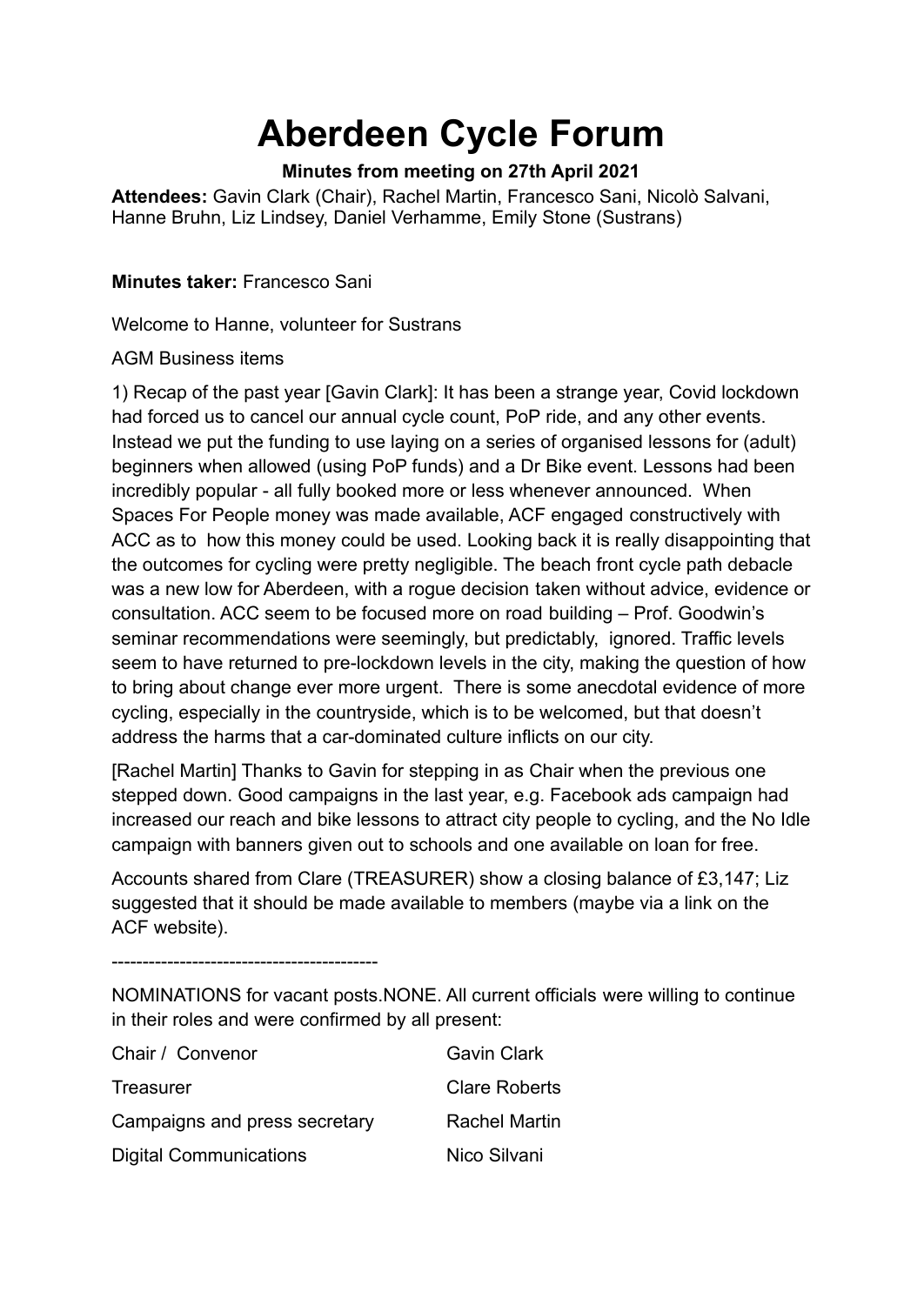#### Secretary **Vacant**

, ---

Emily Stone (BIKElife). Bikelife will happen across 19 cities this year, including Aberdeen, and will hopefully help this city to improve its cycle-friendliness. 80% of Dundonians supported building more cycle lanes, according to the Bikelife report, and it will be interesting to see the report next year for Aberdeen (May 2022) following a survey issued between July and September of this year. 15th-16th June are two days for photos being taken in Aberdeen, to be included in the published report. ACF could provide case studies for this project (ACC have already supplied some through NesTrans and Community Food Initiative NorthEast).

--------

#### CONSULTATIONS.

a) Wellington Road. Three options presented which can be commented on: a) public transport option; 2) active travel (incl. a segregated cycle path on both sides for the whole length of the road); 3) multi-modal option (bi-directional cycle lane on one side only). CLOSING DATE: 9th May.

<https://consultation.aberdeencity.gov.uk/planning/wellington-road-stag2/>

b) South College Street. Objections previously made to re-determination order (i.e. assigning pavements as roads, etc.) were not accepted. Current consultation is for a Traffic Regulation Order.

c) Traffic Management and Development Proposals (city-wide) are mostly to do with traffic lights, speed restrictions, parking regulations, etc. Mostly likely to be beneficial to cycling although we have not yet scrutenized them in detail.

EVENTS & CAMPAIGNS. The No Idle campaign has come to an end and banners have gone to schools. Rachel may send a press release to get some media attention. Further campaigns ideas to be put forward: Rachel suggested revisiting the King Street and Union Street campaigns, given how we got designs made for them.

New campaign ideas:

Accessibility: we had some experience and correspondence from members about barriers placed in paths. Suggested we hold a competition with photos of obstacles to cycling or other active travel access that people could contribute to (and choose a winner to use to contact ACC for improvements) – this could be sent to ACF members through social media. Hanne said that some barriers are illegal and the council may be made to pay if they obstruct public access. Possible title could be "Make Aberdeen Accessible". Hanne also pointed out a new consultation which had